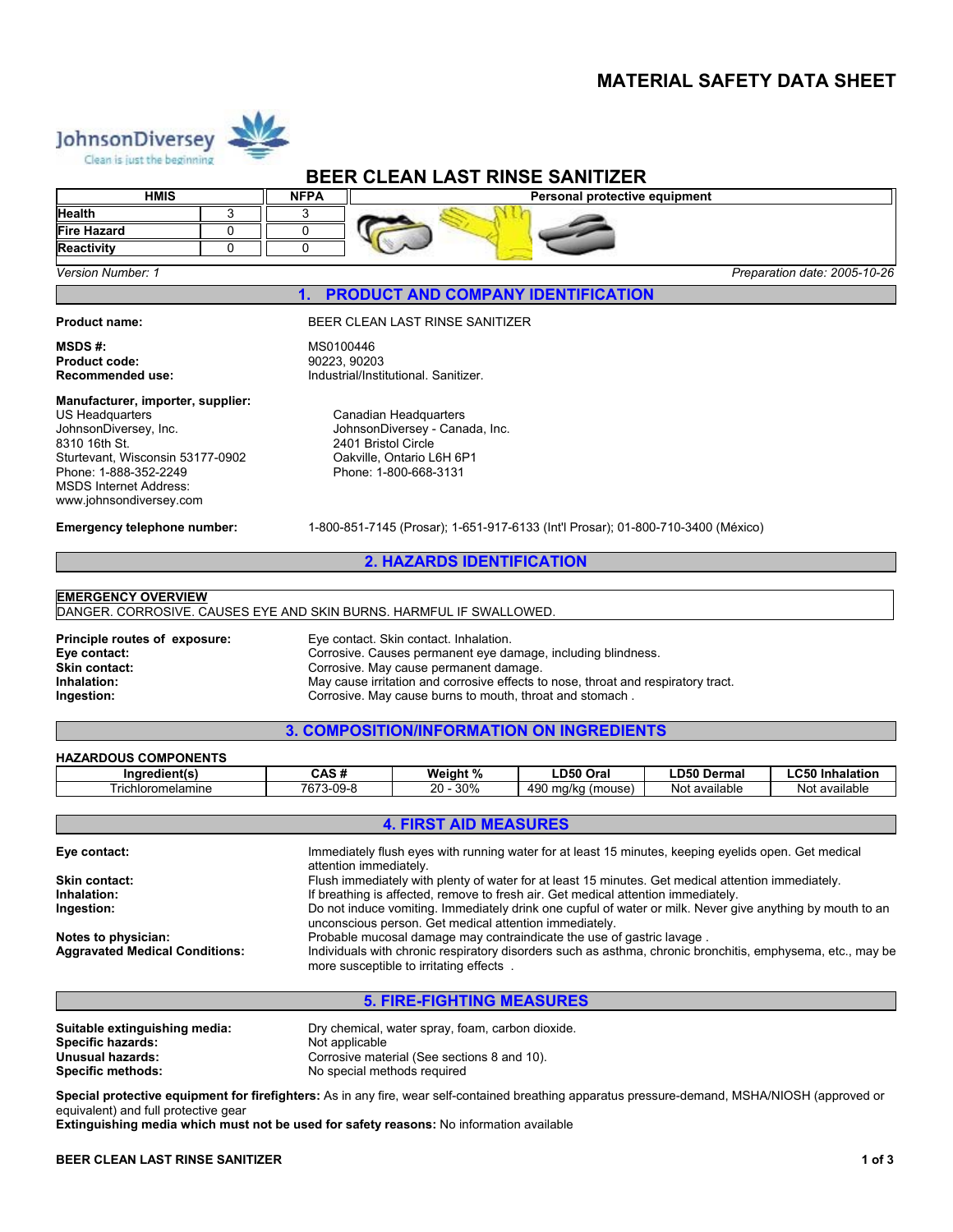### **6. ACCIDENTAL RELEASE MEASURES**

**Environmental precautions and clean-up methods:**

**Personal precautions:** Use personal protective equipment

Use appropriate containment to avoid environmental contamination. Sweep up and shovel into suitable containers for disposal. Keep in suitable and closed containers for disposal. Use a water rinse for final clean-up.

**7. HANDLING AND STORAGE** 

#### **Handling:**

Avoid contact with skin, eyes and clothing. Do not taste or swallow. Avoid breathing dust . Use only with adequate ventilation. Remove and wash contaminated clothing and footwear before re-use. Wash thoroughly after handling. Product residue may remain on/in empty containers. All precautions for handling the product must be used in handling the empty container and residue. FOR COMMERCIAL AND INDUSTRIAL USE ONLY. **Storage:**

Keep tightly closed in a dry, cool and well-ventilated place. Store in a cool, dry, well ventilated area away from heat or open flame. Keep out of the reach of children.

#### **8. EXPOSURE CONTROLS / PERSONAL PROTECTION**

**Engineering measures to reduce exposure:**

Good general ventilation should be sufficient to control airborne levels. Respiratory protection is not required if good ventilation is maintained.

## **Personal Protective Equipment**<br>Eye protection:

**Chemical splash goggles. Hand protection:** Chemical resistant gloves. Includes: neoprene gloves.<br> **Skin and body protection:** Protective footwear. If major exposure is possible, wear Protective footwear. If major exposure is possible, wear suitable protective clothing and footwear. **Respiratory protection:** If aerosols, mists, or vapors are not adequately controlled by ventilation, use appropriate respiratory protection to avoid over-exposure . A respiratory protection program that meets OSHA's 29 CFR 1910.134 and ANSI Z88.2 requirements must be followed whenever workplace conditions warrant a respirator's use. **Hygiene measures:** Handle in accordance with good industrial hygiene and safety practice

#### **9. PHYSICAL AND CHEMICAL PROPERTIES**

| Powder                    | <b>Bulk density:</b>                                              | No information available |
|---------------------------|-------------------------------------------------------------------|--------------------------|
| 3.2                       | Dilution pH:                                                      | 6.0                      |
| Powder                    | Vapor density:                                                    | No information available |
| Light yellow              | <b>Evaporation rate:</b>                                          | No information available |
| Chlorine                  | Boiling point/range:                                              | Not determined           |
| 0.81                      | Melting point/range:                                              | Not determined           |
| 6.76 lbs/gal              | <b>Decomposition temperature:</b>                                 | Not determined           |
| $0\%$                     | <b>Autoignition temperature:</b>                                  | No information available |
| $>93.3$ (°C)<br>>200 (°F) | <b>Viscosity:</b>                                                 | No information available |
| Soluble                   | Partition coefficient (n-octanol/water): No information available |                          |
|                           | Solubility in other solvents:                                     | No information available |
|                           |                                                                   |                          |

# **10. STABILITY AND REACTIVITY**<br> **10. STABILITY AND REACTIVITY**<br>
The product is stable

**Stability:**<br> **Polymerization:**<br> **Polymerization:**<br> **Polymerization: Hazardous decomposition products:** None reasonably foreseeable.

**Polymerization:** Hazardous polymerization does not occur.

#### **11. TOXICOLOGICAL INFORMATION**

**Component Information:** 

**Acute toxicity** Corrosive. Oral, Dermal LD50 estimated to be > 2000 mg/kg.<br>
Component Information: See Section 3

**Chronic toxicity:** None known

**Specific effects** Carcinogenic effects: None known **Mutagenic effects:** None known **Reproductive toxicity:** None known<br> **Target organ effects:** None known Target organ effects:

**12. ECOLOGICAL INFORMATION**